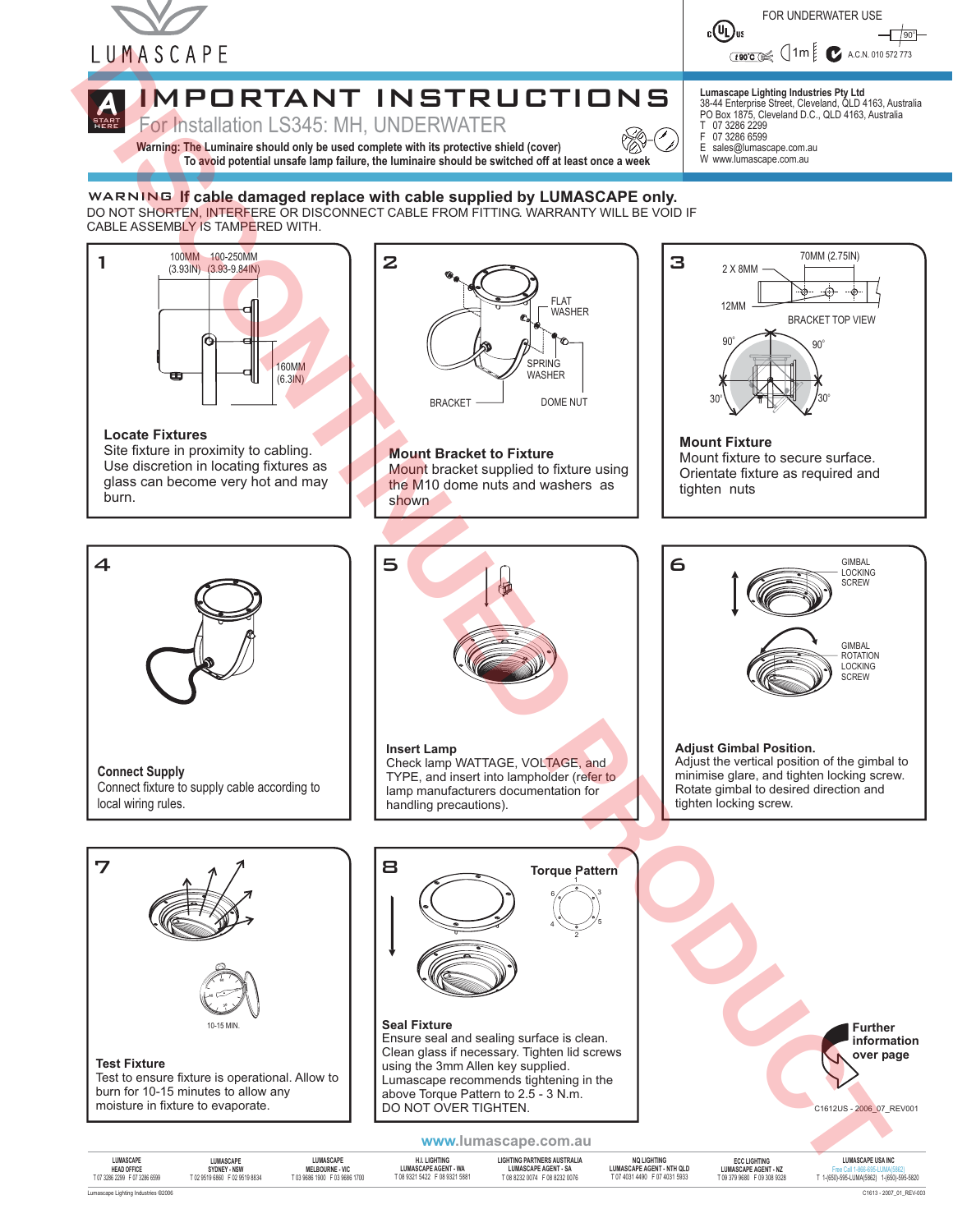



*t* **90°C** ( 1m  $\left| \bigcup_{i=1}^{n} A_i C_i N_i \right|$  910 5

#### **B** IMPORTANT INSTRUCTIONS

For Installation LS345 UNDERWATER

**Warning: The Luminaire should only be used complete with its protective shield (cover)**<br>To avoid potential unsafe lamp failure, the luminaire should be switched off at least once a week

**Lumascape Lighting Industries Pty Ltd** 38-44 Enterprise Street, Cleveland, QLD 4163, Australia PO Box 1875, Cleveland D.C., QLD 4163, Australia T 07 3286 2299 F 07 3286 6599

E sales@lumascape.com.au W www.lumascape.com.au

### RELAMPING



### LAMP SOURCE CONVERSION INSTRUCTION



**LUMASCAPE AGENT - SA** T 08 8232 0074 F 08 8232 0076

Lumascape Lighting Industries 2006 **©** C1613 - 2007\_01\_REV-003 **SYDNEY - NSW**<br>T02 9519 6860 F02 9519 8834

**MELBOURNE - VIC** T 03 9686 1900 F 03 9686 1700

T 08 9321 5422 F 08 9321 5881

**HEAD OFFICE**<br>T07 3286 2299 F07 3286 6599

T 07 4031 4490 F 07 4031 5933